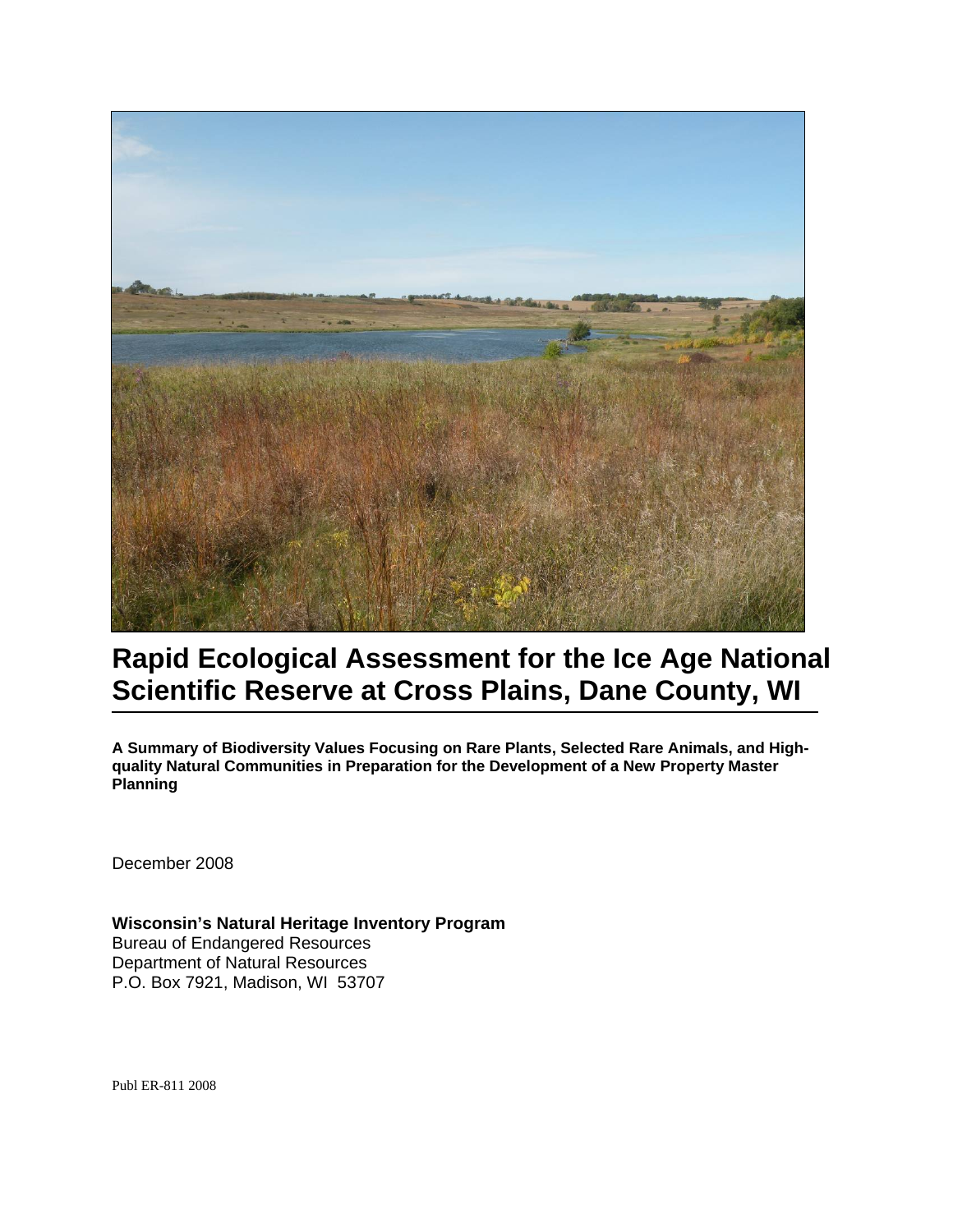#### **Primary Authors:** Christina Isenring and Rich Staffen

#### **Contributors:**

- Craig Anderson botany, rare plants
- Cathy Bleser birds
- Julie Bleser data management
- Eric Epstein reviewing
- Kim Grveles –reviewing
- Chuck Heikkinen birds
- Terrell Hyde zoology data processing
- Christina Isenring community ecology, data processing, inventory coordination
- Janeen Laatsch botany data processing
- William A. Smith zoology
- Rich Staffen zoology data processing

**Cover Photo:** Prairie restoration alongside Shoveler's Sink. Photo by Cathy Bleser.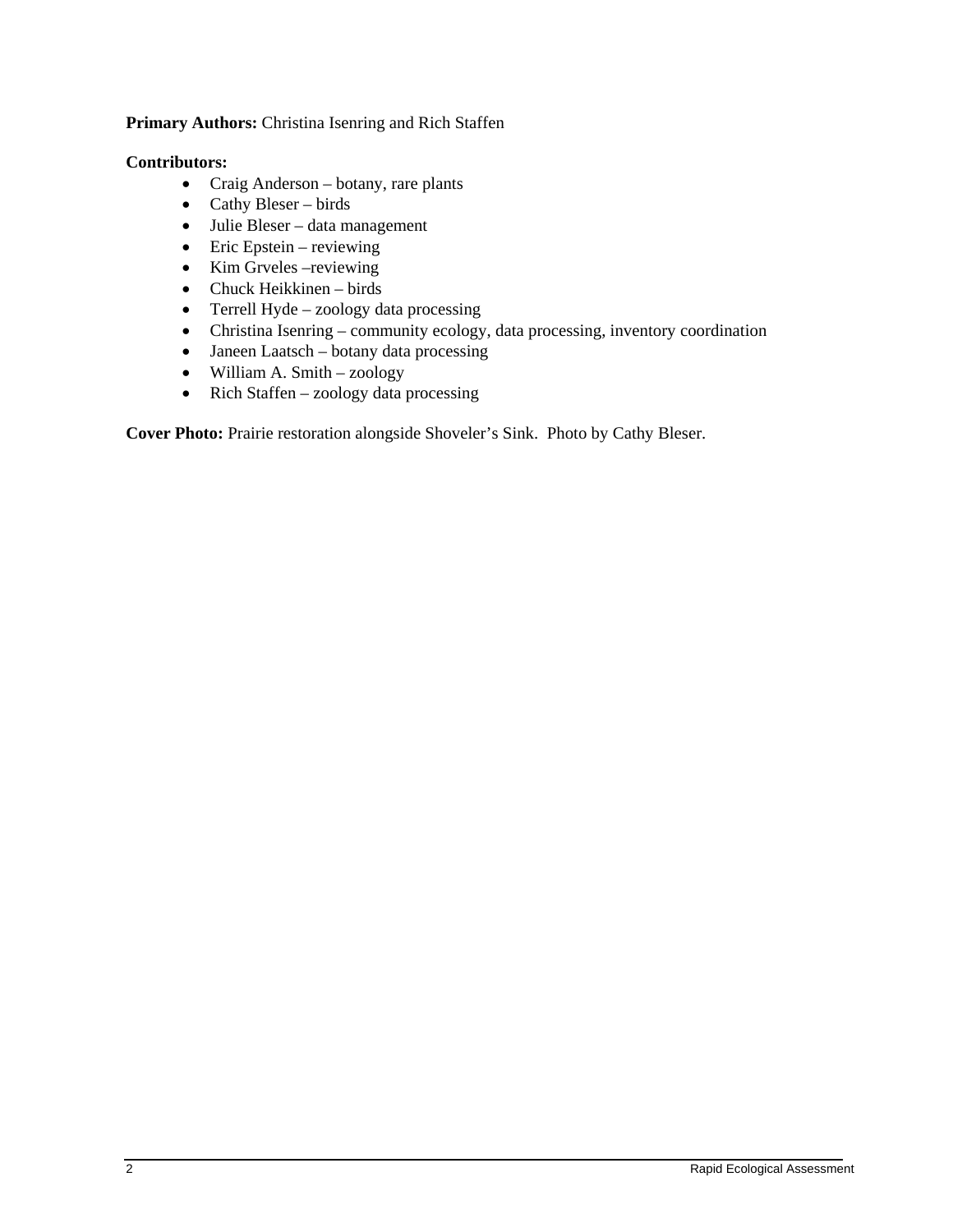# Table of Contents

| Rare Species and High Quality Natural Communities of the Ice Age National Scientific Reserve |  |
|----------------------------------------------------------------------------------------------|--|
|                                                                                              |  |
| Management Considerations and Opportunities for Biodiversity Conservation for IANSR-CP 9     |  |
|                                                                                              |  |
|                                                                                              |  |
|                                                                                              |  |

# Appendices

- A. Natural Heritage Inventory Methods Overview
- B. Species of Greatest Conservation Need (SGCN) for the Ice Age National Scientific Reserve at Cross Plains
- C. Global and State Element Rank Definitions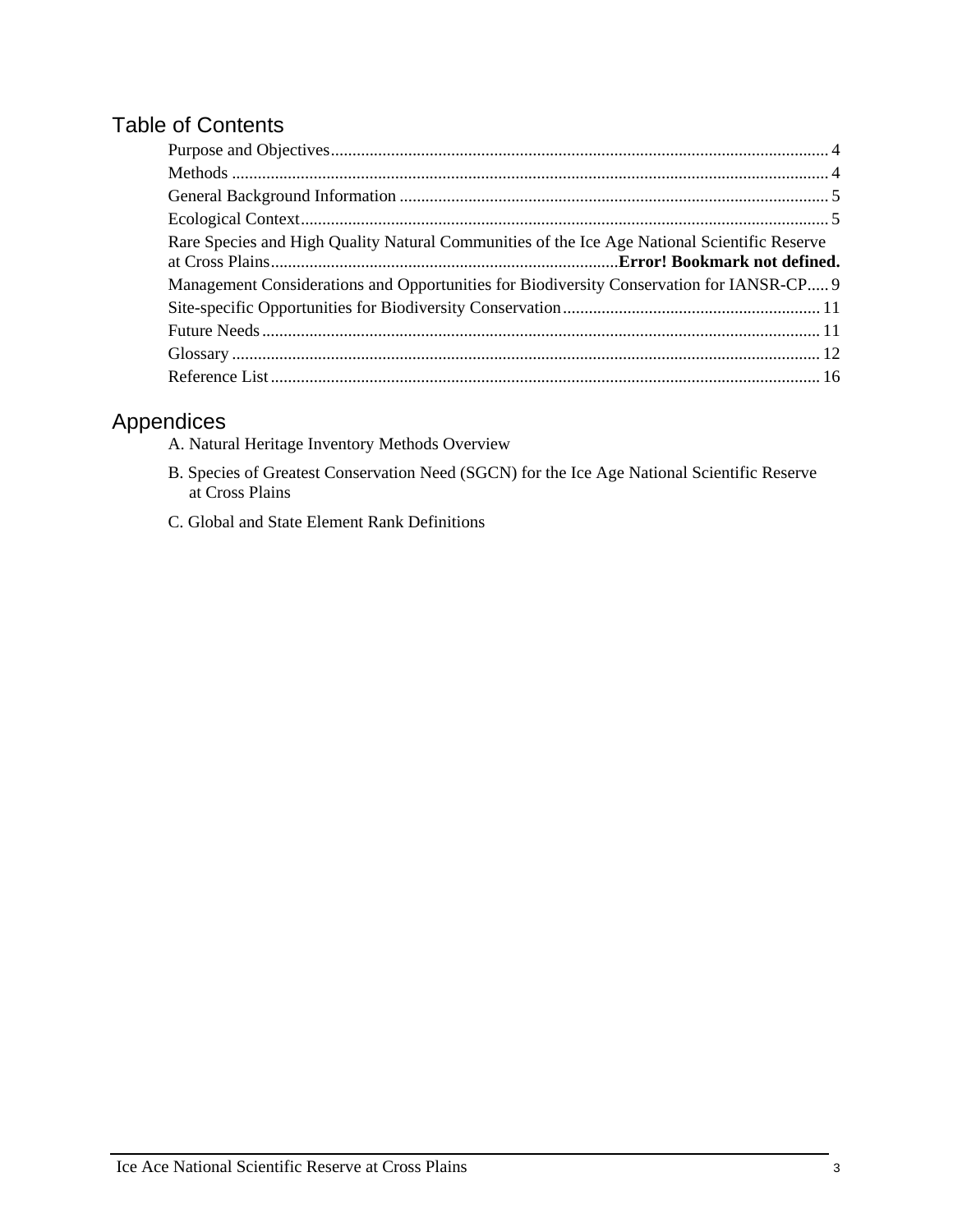## <span id="page-3-0"></span>Purpose and Objectives

This report is intended to be used in conjunction with other sources of information for developing a new master plan for the Ice Ace National Scientific Reserve at Cross Plains (IANSR-CP). This assessment addresses issues specifically related to the conservation of biological diversity for this property.

The primary objectives of this project were to collect biological inventory information relevant to the development of a master plan for IANSR-CP and to analyze, synthesize and interpret this information for use by the master planning team. This effort focused on assessing areas of potential habitat for rare species and identifying natural community management opportunities.

Survey efforts for IANSR-CP were limited to a "rapid assessment" for 1) identifying and evaluating ecologically important areas, 2) documenting rare species occurrences, and 3) documenting occurrences of high quality natural communities. This report can serve as the "Biotic Inventory" document used for master planning, although it is a scaled down version in terms of both the time and effort expended when compared to similar projects conducted on much larger properties, such as State Forests. The information collected was the result of one partial season of survey work in 2008. There will, undoubtedly, be gaps in our knowledge of the biota of this property, especially for certain taxa groups; these groups have been identified by the DNR or others as representing either an opportunity or a need for future work.

### <span id="page-3-1"></span>**Methods**

The Wisconsin Natural Heritage Inventory (NHI) program resides in the Wisconsin DNR's Bureau of Endangered Resources and is part of an international network of NHI programs. The defining and unifying characteristic of this network is the use of a standard methodology for collecting, processing, and managing data on the occurrences of natural biological diversity. This network of data centers was established by The Nature Conservancy and is currently coordinated by NatureServe, an international non-profit organization.

Natural Heritage Inventory programs focus on rare plant and animal species, natural communities, and other natural features, referred to as elements of biodiversity. Elements tracked by the Wisconsin NHI Program are listed on the Wisconsin NHI Working List, which is the list of Endangered, Threatened and Special Concern plants, animals and natural communities maintained. This list changes over time as the populations of species change (both up and down) and as knowledge about species and natural community status and distribution increases. The most recent Working List for the State of Wisconsin is available through the WDNR Endangered Resources Program (www.dnr.state.wi.us/org/land/er/wlist/).

The Wisconsin NHI program uses a standard approach for biotic inventory work that supports master planning (Appendix A). Generally, the approach involves data collection and development, data analysis, and presentation of results. Details of standardized NHI methodology can be found on the NatureServe Web site:*www.natureserve.org*.

Data for this report were compiled using existing NHI data as well as limited surveys during 2008, including rare plant, natural community, and breeding bird surveys. Information from previous inventory efforts include a Biotic Inventory conducted by NHI (WNHIP 1998) to assess the biological environment of the Cross Plains unit of the Ice Age National Scientific Reserve and the IAT Summary Report (Harrington and Stephenson n.d.) that conducted a vegetation inventory for part of the study area. The latter project assisted Wisconsin Department of Natural Resources staff in completing a feasibility study for expansion of the property.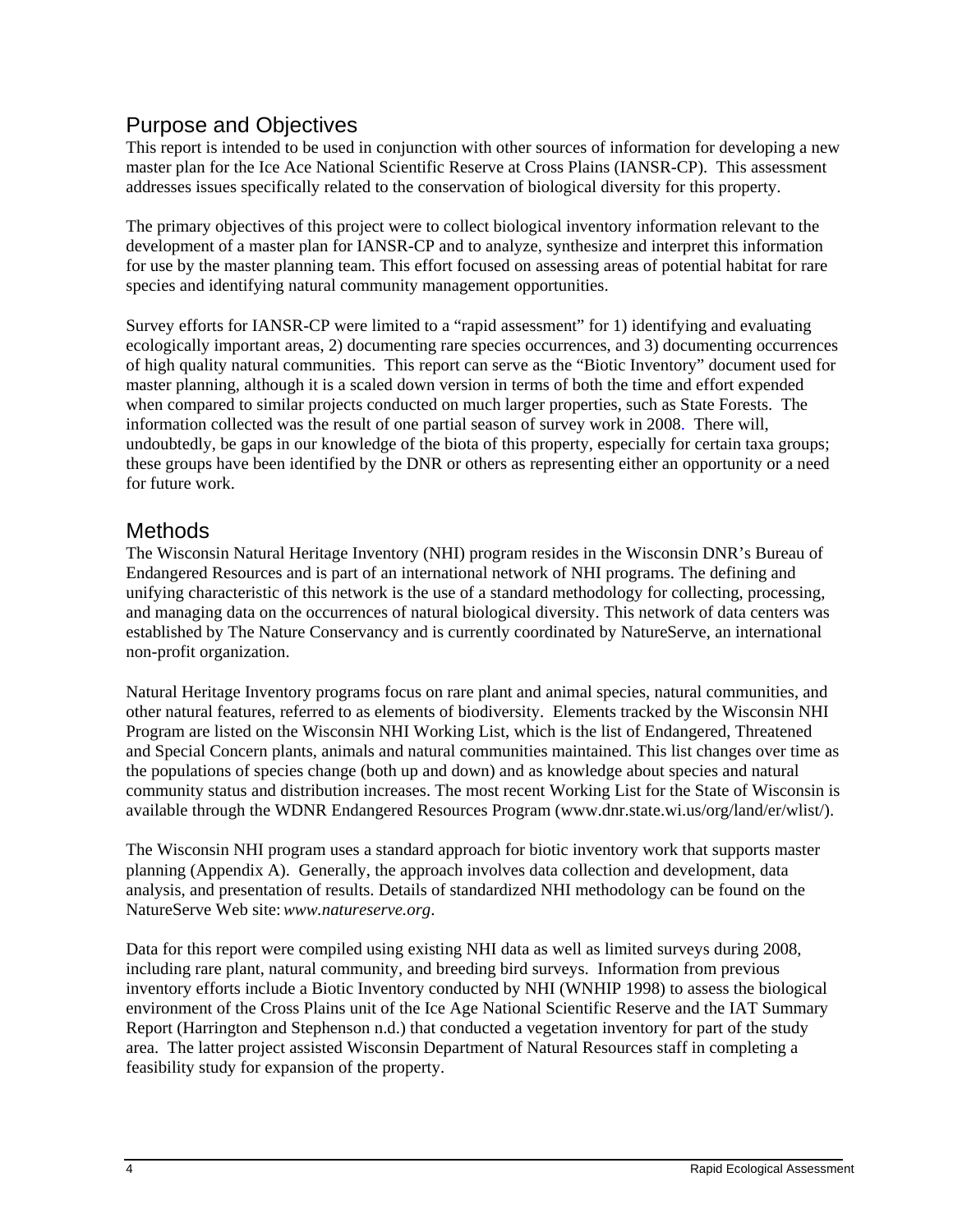### <span id="page-4-0"></span>General Background Information

The Ice Age National Scientific Reserve at Cross Plains is located in west-central Dane County about two miles southeast of the village of Cross Plains and about three miles west of the cities of Madison and Middleton. The IANSR-CP consists of a number of publicly owned lands. These lands are:

- 1. State of Wisconsin Cross Plains State Park 123.4 acres.
- 2. National Park Service Ice Age National Scenic Trail Interpretive Site 156.3 acres.
- 3. US Fish and Wildlife Service Leopold Wetland Management District Shoveler's Sink Waterfowl Production Area - 173.5 acres.

The Cross Plains unit of the Ice Age National Scientific Reserve is part of a nine-unit system affiliated with the National Park Service. The Reserve was established in 1964 to protect glacial landforms and landscapes in Wisconsin. The IANSR-CP is located at the edge of the Johnstown Moraine, the maximum advance of the Green Bay Lobe and the eastern edge of the Driftless Area (Dott and Attig 2004). Within the IANSR-CP the Johnstown Moraine is relatively small (Schultz 1986). Other glacial features include a meltwater channel through what is known as Wilkie Gorge (Black 1974) and several small glacial lake basins (Schultz 1986), one of which is Shoveler's Pond.

#### **Previous efforts**

Past surveys and inventory efforts highlighting the ecological importance of the IANSR-CP include the Land Legacy Report (WDNR 2006a) which was designed to identify Wisconsin's most important conservation and recreation needs for the next 50 years. The area comprising the IANSR-CP, known as the Shoveler Lakes – Black Earth Trench, was assigned a score of two points on their five-point scale for conservation significance, meaning it possesses "good ecological qualities, may be of adequate size to meet the needs of some the critical components, and/or harbors natural communities or species of state or ecological landscape significance." This category implies that restoration efforts are likely needed for the area and that conservation actions would have a good chance of success.

### <span id="page-4-1"></span>Ecological Context

The Ice Ace National Scientific Reserve at Cross Plains is located at the convergence of three Ecological Landscapes: the Western Coulee and Ridges Ecological Landscape, the Central Sand Hills Ecological Landscape, and the Southeast Glacial Plains Ecological Landscape (Figure 1). The surrounding landscape is currently dominated by agriculture, deciduous forest, and grassland, with several urban areas, including Madison, Wisconsin's second largest city (Figure 2).



Ecological Landscapes of Wisconsin. The Ice Age National Scientific Reserve-Cross Plains is represented by a red star.

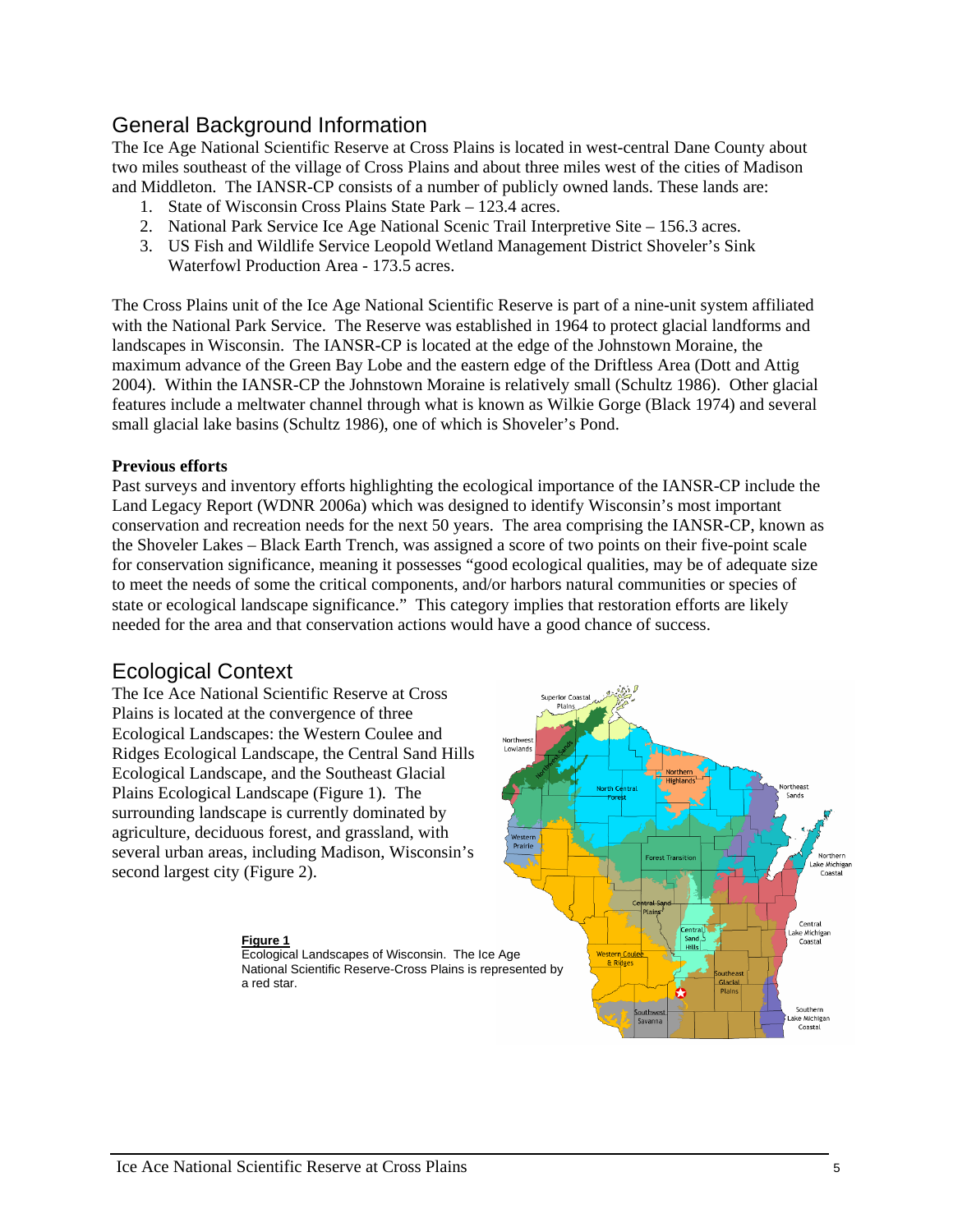Property Ownership WISCLAND Vegetation Types U.S. Fish and Wildlife Service High Intensity Urban Lowland Species Coniferous National Park Service Low Intensity Urban Deciduous Barren W Department of Natural Resources Agricultural Open Water Shrubland Grassland Emergent/Wet Meadow 1:400,000

**Figure 2** Landcover from the Wisconsin DNR WISCLAND GIS coverage (WDNR 1993).

The Ice Ace National Scientific Reserve at Cross Plains is located within three Landtype Associations (LTA) (Figure 3):

- **222Lc18** (Hills and Valleys- Wisconsin River Drainage). Soils are well drained and moderately well drained silty and loamy soils with a silt loam or sandy loam surface over noncalcareous clayey or loamy residuum or cover silty loess.
- **222Kd09** (Roxbury Hills). The characteristic landform pattern is hilly eroded moraine with nearly level to undulating valley floors. Soils are predominantly well drained silt and loam over sandstone or dolomite calcareous sandy loam till, or calcareous gravelly sandy outwash.
- **222Ke01** (West Johnstown-Milton Moraines). The characteristic landform pattern is rolling hummocky moraine and outwash plain complex with scattered bedrock knolls. Soils are predominantly well drained silt and loam over sandstone or dolomite calcareous sandy loam till, or calcareous gravelly sandy outwash.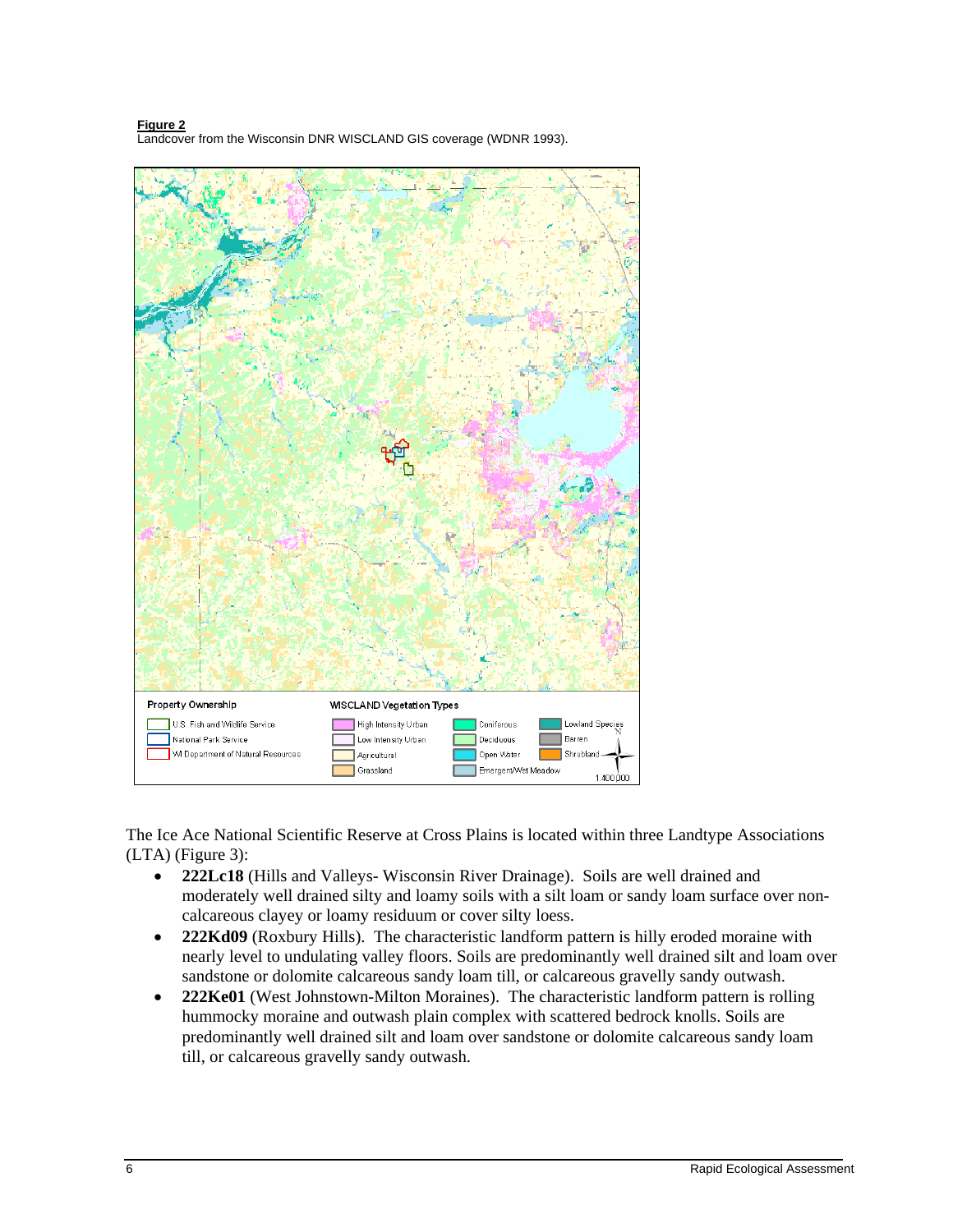**Figure 3** Landtype Associations for the Ice Ace National Scientific Reserve-Cross Plains.



Data from the original Public Land Surveys are often used to infer vegetation cover types for Wisconsin prior to widespread European settlement. Public Land Surveys for the area comprising the IANSR-CP were conducted between 1832 and 1835. Finley's (1976) Original Vegetation Map described the area that now comprises the IANSR-CP (Figure 4) as dominated by oak dominated forest with white oak, black oak, and bur oak. Western Dane County also included a significant acreage of oak openings with bur oak, white oak, and black oak, as well as prairies.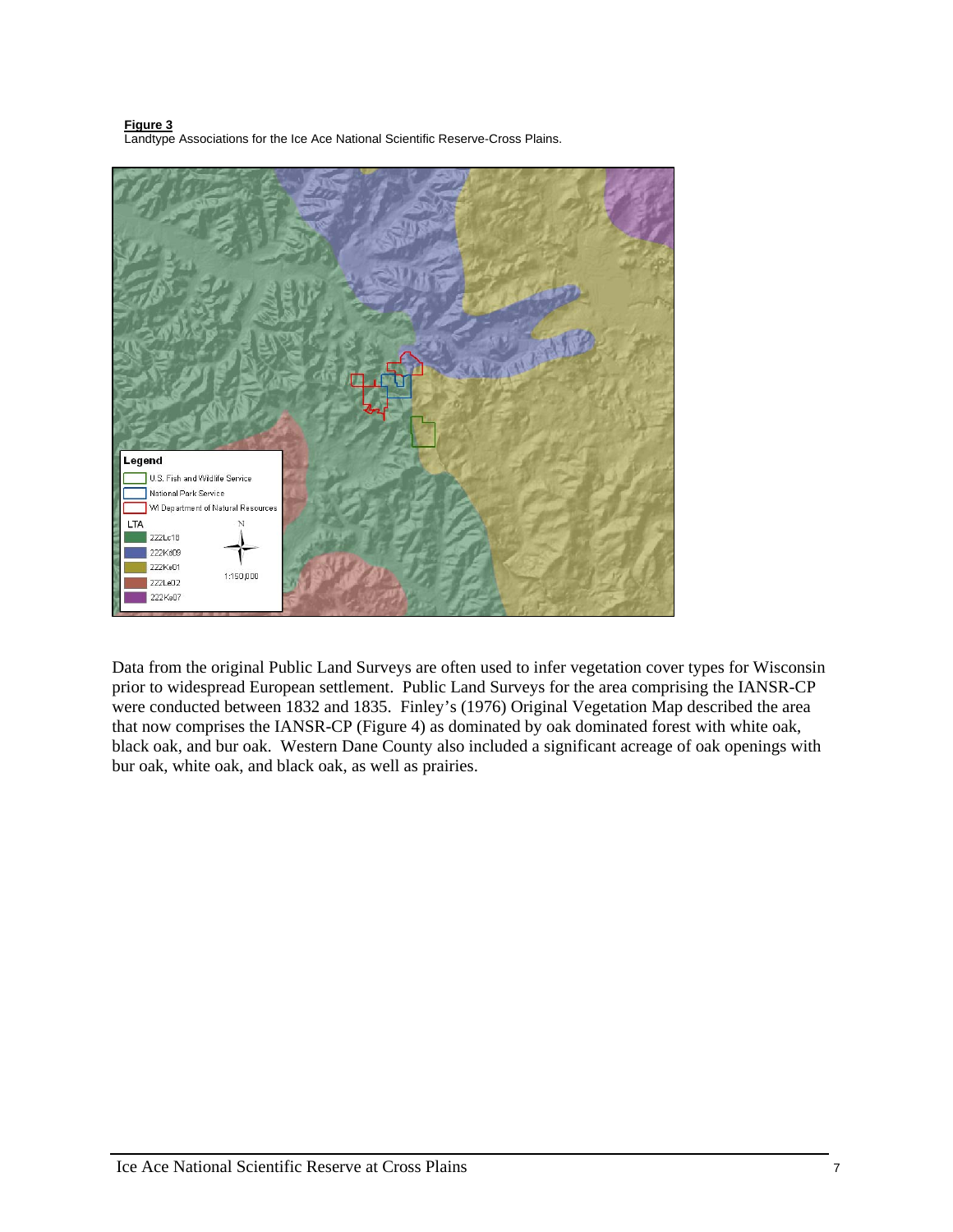#### **Figure 4**

Pre-European Settlement Vegetation for the Ice Ace National Scientific Reserve-Cross Plains. Data are from Finley (1976).



**Property Ownership** U.S. Fish and Wildlife Service National Park Service **WI Department of Natural Resources** 

#### **Finley Vegetation Types**

**Water** 

Lowland hardwoods -- willow, soft maple, box elder, ash, elm, cottonwood, river birch Marsh and sedge meadow, wet prairie, lowland shrubs Oak -- white oak, black oak, bur oak

- Oak openings -- bur oak, white oak, black oak
- Prairie Sugar maple, basswood, red oak, white oak, black oak

#### **Current Vegetation**

Current vegetation for the IANSR-CP is characterized by Southern Dry-mesic Forest dominated by red and white oak with shagbark hickory, black cherry, white oak, and basswood as canopy associates. Disturbance history and landscape position have allowed variability within the areas of Southern Drymesic Forest. This variability includes areas dominated by large white oak, some greater than 24 inches diameter and open-grown; some areas dominated by red oak with white birch and big-tooth aspen as canopy associates; and other areas with a very widely spaced canopy and a dense tall shrub layer composed mostly of common buckthorn and prickly ash. Southern Mesic Forest can be found within the IANSR-CP in the narrow bottoms of steep ravines. This forest is characterized by a canopy of sugar maple with basswood and ironwood as associates. The shrub layer has a moderate cover with eastern prickly gooseberry as a common species. Spring ephemerals are present, although not abundant, and include wild ginger, sharp-lobed hepatica, jack-in-the-pulpit, mayapple, and bloodroot. Shoveler's Sink is currently fringed by reed canary grass with some sedges and smartweeds. Many of the uplands have been planted into prairie with big bluestem, switch grass, reed canary grass, smooth brome, and Kentucky bluegrass common or remain as old fields.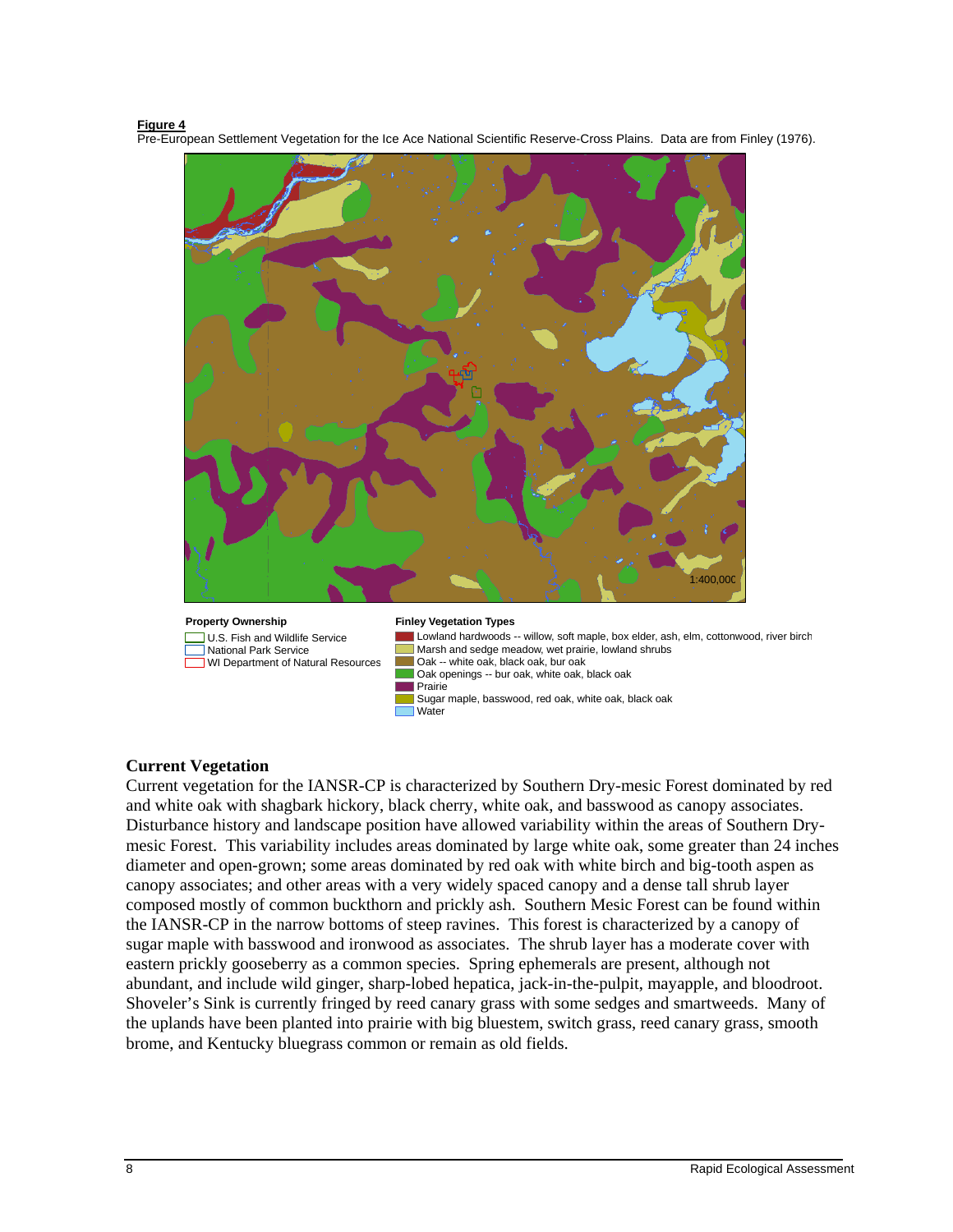## <span id="page-8-0"></span>Management Considerations and Opportunities for Biodiversity Conservation for IANSR-CP

### **Migratory Birds – Shoveler's Sink**

Shoveler's Sink is a small, permanent, remnant glacial depression that provides excellent habitat for migratory birds such as waterfowl, shorebirds, songbirds, and waterbirds seeking a freshwater pond, marsh, and grassland. An online checklist program for recreational and professional bird watchers, eBird, highlights this important resource, as at least 17 species of waterfowl have been observed using the pond. Waterbirds recorded include several species of herons and large numbers of geese and cranes which stage here (eBird 2008). The presence of food and water are two important resources present at Shoveler's Sink that allows for large numbers of individuals from many species to accumulate here during migration. The pond provides floating and submerged plants in the open water zone and is surrounded by an emergent zone that includes cattails, smartweed, and arrowheads whose tubers provide important food for migrating waterfowl and geese. Shovelers Sink is also an important area for breeding amphibians, which in turn, makes it very attractive for waterbirds such as herons and cranes. Stresses to migratory birds include habitat destruction and habitat alteration (Duncan 2002). Many ponds and depressions like this have been filled for agriculture and development both of which could threaten the viability of this valuable resource. As these depression are maintained through direct precipitation and runoff from the surrounding landscape, nutrient runoff could pose an indirect threat if not monitored closely.

#### **Grassland Birds**

Grassland bird species are exhibiting one of the most significant declines of any suite of bird species in Wisconsin and across the Midwest (Herkert 1995). The major cause for this decline has been the alteration and loss of breeding habitat (Robbins et al 1996). The IANSR-CP presents opportunities for addressing several area sensitive bird species that require large grassland patches to enable for good nest success and persistence of viable populations. Estimates show patch size of greater than 100 hectares must be maintained for conservative species (pers. comm. D. Sample). The context of the surrounding landscape should be assessed to determine if larger tracts could be connected to develop and protect larger grassland areas. Continued restoration efforts on the ridge tops, maintaining surrogate grasslands, removing brushy edges and fencerows, and connecting larger grassland areas would all benefit grassland birds.

The grasslands surrounding Shoveler's Sink as well as the old agricultural fields on the former Wilke / McNutt lands support several conservative grassland obligate species including a State-Threatened species and several SGCN . These species have the potential to increase in density and potentially improve nest productivity if the grasslands are connected with open areas allowing for a larger matrix of treeless habitats. Suitable open areas could include pastures, hayfields (cut late summer), idle grasslands, and even row crops which can be a suitable buffer when compared to woodlots or hedgerows. The current open agricultural land cover on private land between the IAT old field south of the former Wilke residence and Timber Lane to the east, are likely critical in providing sufficient open space for these area-sensitive birds.

#### **Oak Opening Restoration**

Historically, the study area was a mosaic of oak forests, Oak Openings, and prairies. In the absence of fire many of the historic Oak Openings have converted to closed canopy forests. The presence of several areas with open grown and semi-open grown oaks and some residual savanna groundlayer species such as Tinker's weed, indicates that there is a possibility of restoring the critically imperiled globally rare Oak Opening natural community within the project area. Prior restoration efforts could potentially be expanded to include more areas of Oak Opening and prairie. Red-headed woodpecker, a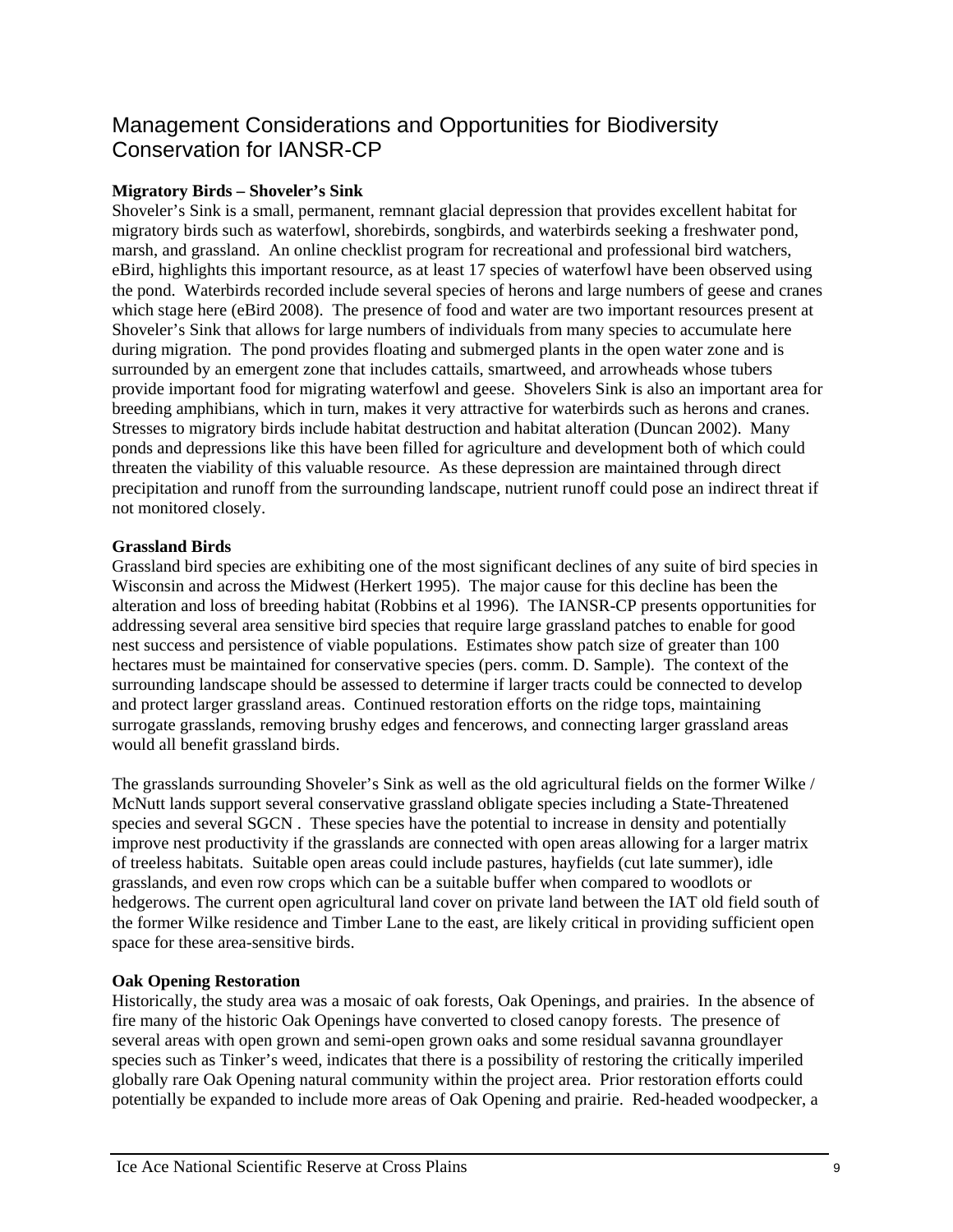savanna specialist SGCN, was observed in the walnut grove bordering the south side of Old Sauk Road, and would be expected to nest in cavity trees where oak opening is restored.

#### **Wisconsin Wildlife Action Plan**

All of the vertebrate SGCN known from IANSR-CP along with the natural communities they inhabit represent Ecological Priorities for at least one of the three ecological landscapes comprising the study area (WDNR 2006b). The priorities were developed based on the probability that a species occurs in an Ecological Landscape, their degree of association with Natural Communities, and the opportunities in a given Ecological Landscape for sustaining the Natural Community (see *dnr.wi.gov/org/land/er/wwap/explore/tool.asp* for more information) (Figure 5). Appendix B contains a matrix with the vertebrate SGCN and associated ecological opportunities (native communities) for this landscape.

#### **Invasive Plants**

Some invasive plants are well-established within IANSR-CP,

including common buckthorn, Tatarian honeysuckle, prickly ash, and

reed canary grass. Other invasive plants that are present and present possible future threats to diversity include garlic mustard, winged burning-bush, star-of-bethlehem, multiflora rose, Asian bittersweet, Japanese barberry, and common burdock. Numerous other invasive species are present within the old field and planted prairie areas.



#### **Figure 5**

Graphic illustrating the process used for identifying Ecological Priorities in the Wisconsin Wildlife Action Plan.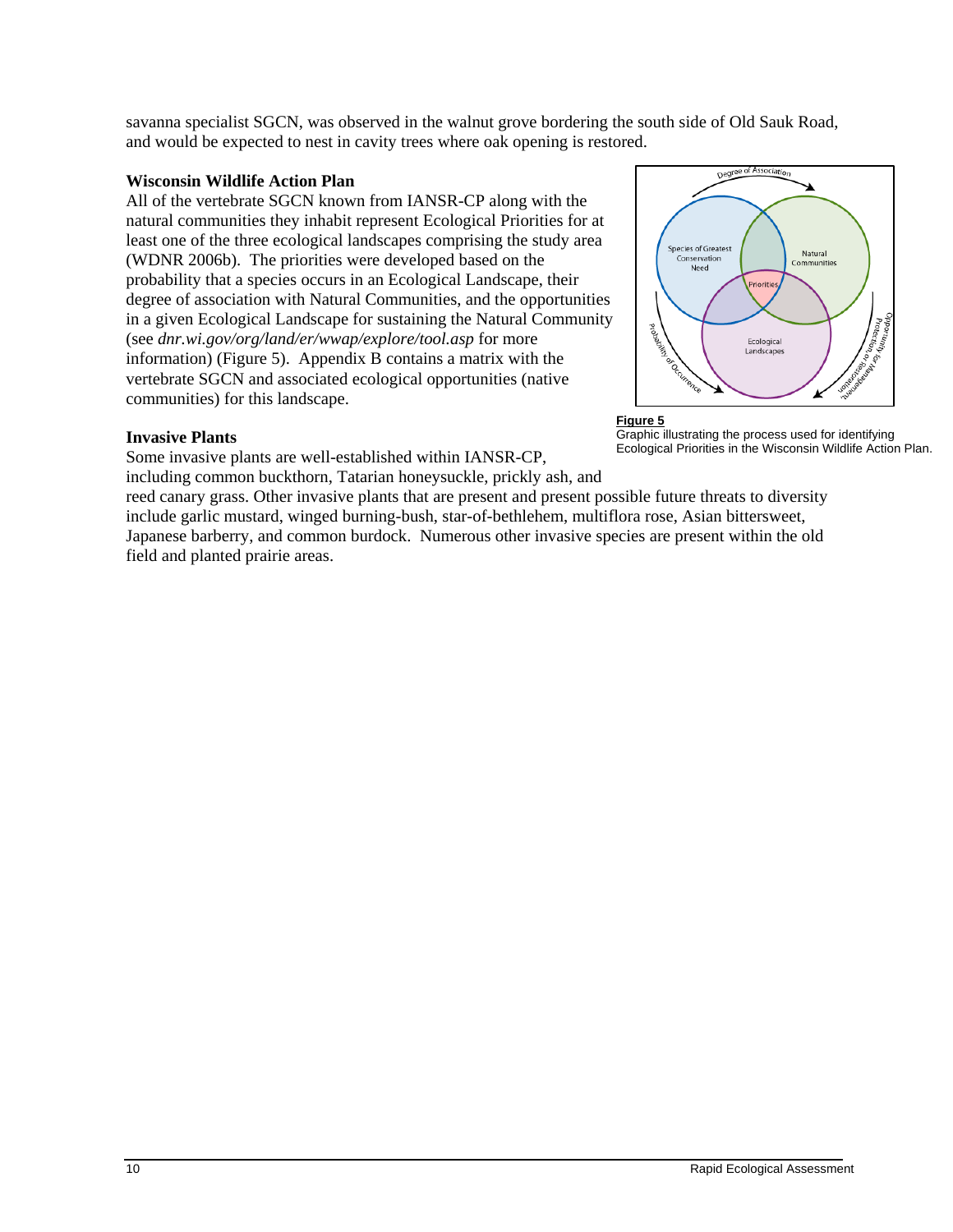## <span id="page-10-0"></span>Site-specific Opportunities for Biodiversity Conservation

The following Primary Sites were delineated because they generally encompass the best examples of 1) both rare and representative natural communities and 2) rare species populations that have been documented to date within IANSR-CP. These sites warrant high protection and/or restoration consideration during the development of the new property master plan. Site boundaries and acreages provided are first approximations. This report is meant to be considered along with other information when identifying opportunities for various management designations during the master planning process.

### **IANSR-CP01. Glaciated Gorge – 24 acres**

This Primary Site features a north-south trending narrow, steep gorge with an ephemeral stream. Unlike other parts of the study area, the forests in this site are primarily mesic with canopy dominants including sugar maple, red oak, and basswood. Buckthorn is common on the forested ridge top. Species in the ground flora include bloodroot, sharp-lobed hepatica, abundant wild ginger, Canadian wood-nettle, Virginia waterleaf, large patches of shooting star, and Dutchman's breeches. Pines occur occasionally on the steep slopes. Bedrock outcrops, present on an east-facing slope, are 3-4 meters tall and have open grown oaks. Also within this Site is an area that has had previous management to restore oak savanna. This area has semi-open grown white oak, with some red oak over pale-leaved woodland sunflower, big bluestem, flowering spurge, large-flowered yellow false foxglove, white snakeroot, and Pennsylvania sedge. Common buckthorn and multiflora rose are present.

### **IANSR-CP02. South Gorge – 63 acres**

This Primary Site contains an east-west running gorge with an ephemeral stream. Along the southfacing slope is a fairly open, good quality Oak Woodland. The white and red oak were generally grown under closed canopy, but scattered white and bur oak are open grown. The shrub layer is relatively open with scattered gray dogwood, hazelnut, gooseberry, and brambles. The ground layer is sparse and patchy, but woodland herbs such as wild geranium are common. The north-facing slope has a closed canopy forest dominated by red oak with scattered canopy white oak and sugar maple saplings. The shrub layer has scattered brambles, common buckthorn, and nannyberry, and scattered pagoda dogwood. In portions of the site, the ground flora is rich with wild geranium, bloodroot, lady fern, maidenhair fern, mayapple, and jack-in-the-pulpit.

Areas of lesser quality forest are found within the Site and include the east end of the Site, an area where red oak and black cherry have been logged and common buckthorn is common underneath, and the south end of the site, where groves of big-tooth aspen have invaded former openings. An old camp site sits within a bur oak savanna that has had numerous large (>30 inches diameter) trees cut.

## <span id="page-10-1"></span>Future Needs

This project was designed to provide a rapid assessment of the biodiversity values for IANSR-CP. Although the report is adequate for master planning purposes, additional efforts could help to inform future adaptive management efforts, along with providing useful information regarding the natural communities and rare species contained in IANSR-CP.

 Invasives monitoring and control should be continued and expanded, if necessary. State parks and many other public lands throughout Wisconsin are facing major management problems because of serious infestations of highly invasive species such as garlic mustard, common buckthorn, and Tatarian honeysuckle. Some of these species are easily dispersed by humans and vehicles; others are spread by birds, mammals, insects, water, or wind.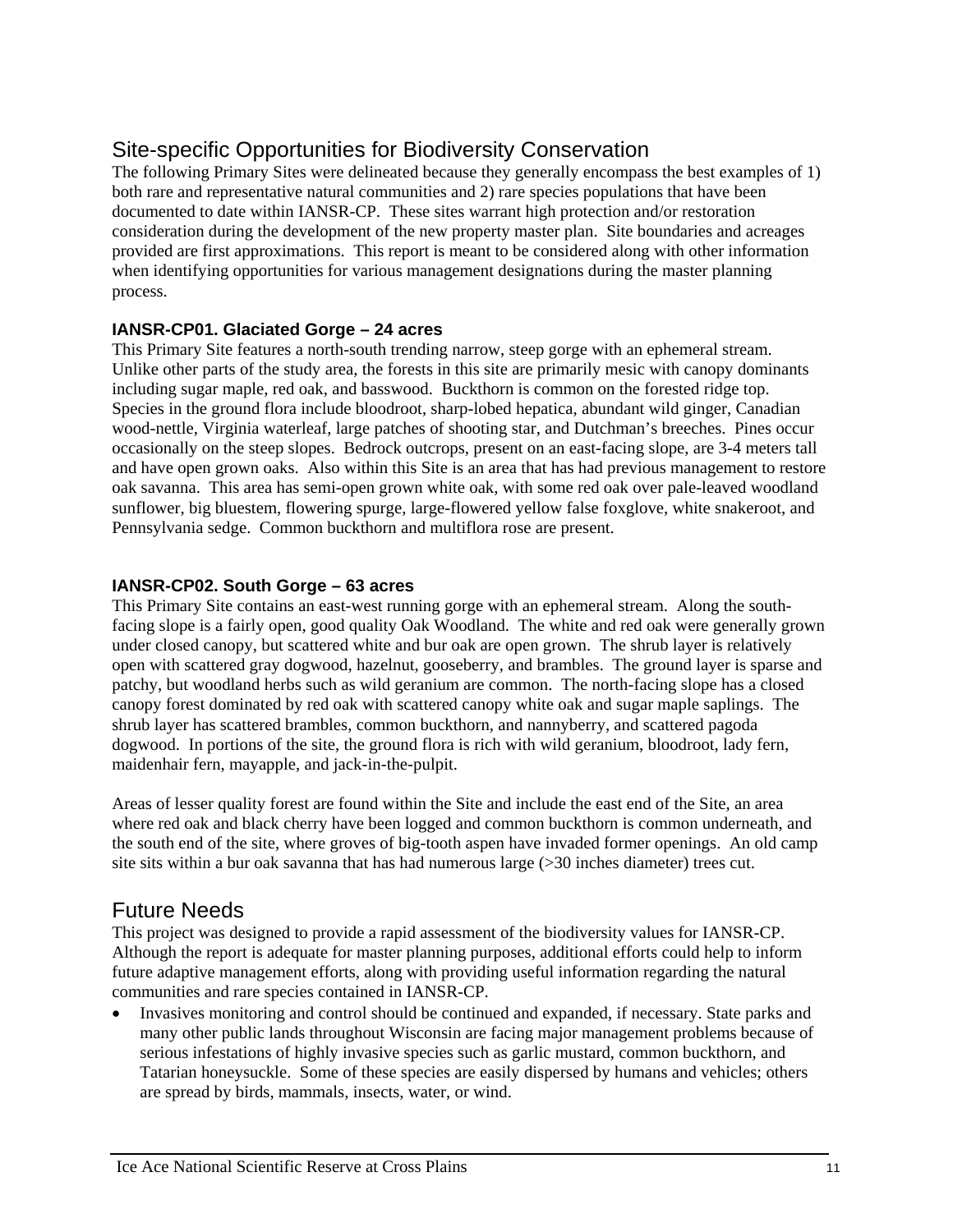## <span id="page-11-0"></span>**Glossary**

**Area Sensitive –** species that respond negatively to decreasing habitat patch size. Area-sensitive species exhibit an increase in either population density or probability of occurrence with increasing size of a habitat patch.

**Ecological Landscape** - landscape units developed by the WDNR to provide an ecological framework to support natural resource management decisions. The boundaries of Wisconsin's sixteen Ecological Landscapes correspond to ecoregional boundaries from the National Hierarchical Framework of Ecological Units, but sometimes combine subsections to produce a more manageable number of units.

**Ecological Priority** – the natural communities (habitats) in each Ecological Landscape that are most important to the Species of Greatest Conservation Need, as identified in the Wisconsin Wildlife Action Plan (WDNR 2006b). Three sources of data were used to derive this information: 1) the probability that a species will occur in a given landscape, 2) the degree to which a species is associated with a particular natural community, and 3) the degree to which there are opportunities for sustaining a given natural community in any given Ecological Landscape. See *dnr.wi.gov/org/land/er/wwap/explore/tool* for more information.

**Element** –the basic building blocks of the Natural Heritage Inventory. They include natural communities, rare plants, rare animals, and other selected features such as colonial bird rookeries and mussel beds. In short, an element is any biological or ecological entity upon which we wish to gather information for conservation purposes.

**Landtype Association (LTA)** - a level in the National Hierarchical Framework of Ecological Units (see next entry) representing an area of 10,000 – 300,000 acres. Similarities of landform, soil, and vegetation are the key factors in delineating LTAs.

**matrix-** used in this document to refer to the dominant land cover within which other features of the landscape are embedded.

**National Hierarchical Framework of Ecological Unit** - a land unit classification system developed by the U.S. Forest Service and many collaborators. As described by Avers et al (1994): "The NHFEU can provide a basis for assessing resource conditions at multiple scales. Broadly defined ecological units can be used for general planning assessments of resource capability. Intermediate scale units can be used to identify areas with similar disturbance regimes. Narrowly defined land units can be used to assess specific site conditions including: distributions of terrestrial and aquatic biota; forest growth, succession, and health; and various physical conditions."

**natural community** – an assemblage of plants and animals, in a particular place at a particular time, interacting with one another, the abiotic environment around them, and subject to primarily natural disturbance regimes. Those assemblages that are repeated across a landscape in an observable pattern constitute a community type. No two assemblages, however, are exactly alike.

**representative** - native plant species that would be expected to occur in native plant communities influenced primarily by natural disturbance regimes in a given landscape - e.g., see Curtis (1959).

**SGCN (or "Species of Greatest Conservation Need")** – native wildlife species with low or declining populations that are most at risk of no longer being a viable part of Wisconsin's fauna (from the "Wisconsin Wildlife Action Plan," WDNR 2006b).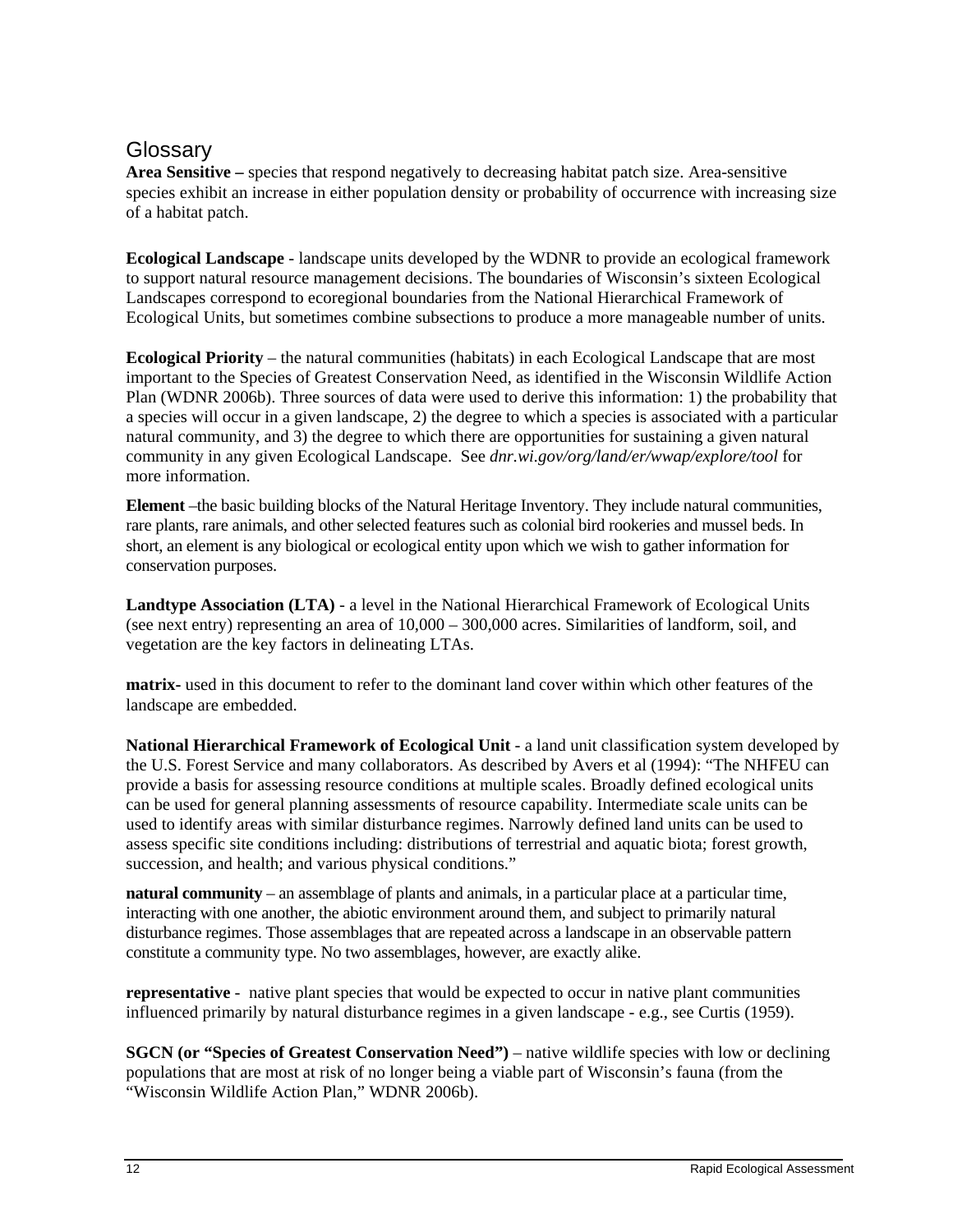surrogate grasslands- these are the main habitats (e.g. CRP, old field, pasture) now available for birds that require grasslands, especially large grasslands, for portions or all of their life cycles. These communities are similar in structure (but not species composition) to the native prairies and open (i.e., recently burned) barrens that were formerly more abundant in Wisconsin. The dominant plants in "surrogate" grasslands are typically exotic "cool season" grasses. See Sample and Mossman (1997) for more information.

**Migratory Bird Stopover Site** – describes a site comprising a set of habitats that birds select during migration. Ideal stopover sites provide accessible water, protection, and food so that birds can not only survive but also regain energy lost during their travels (Duncan 2002).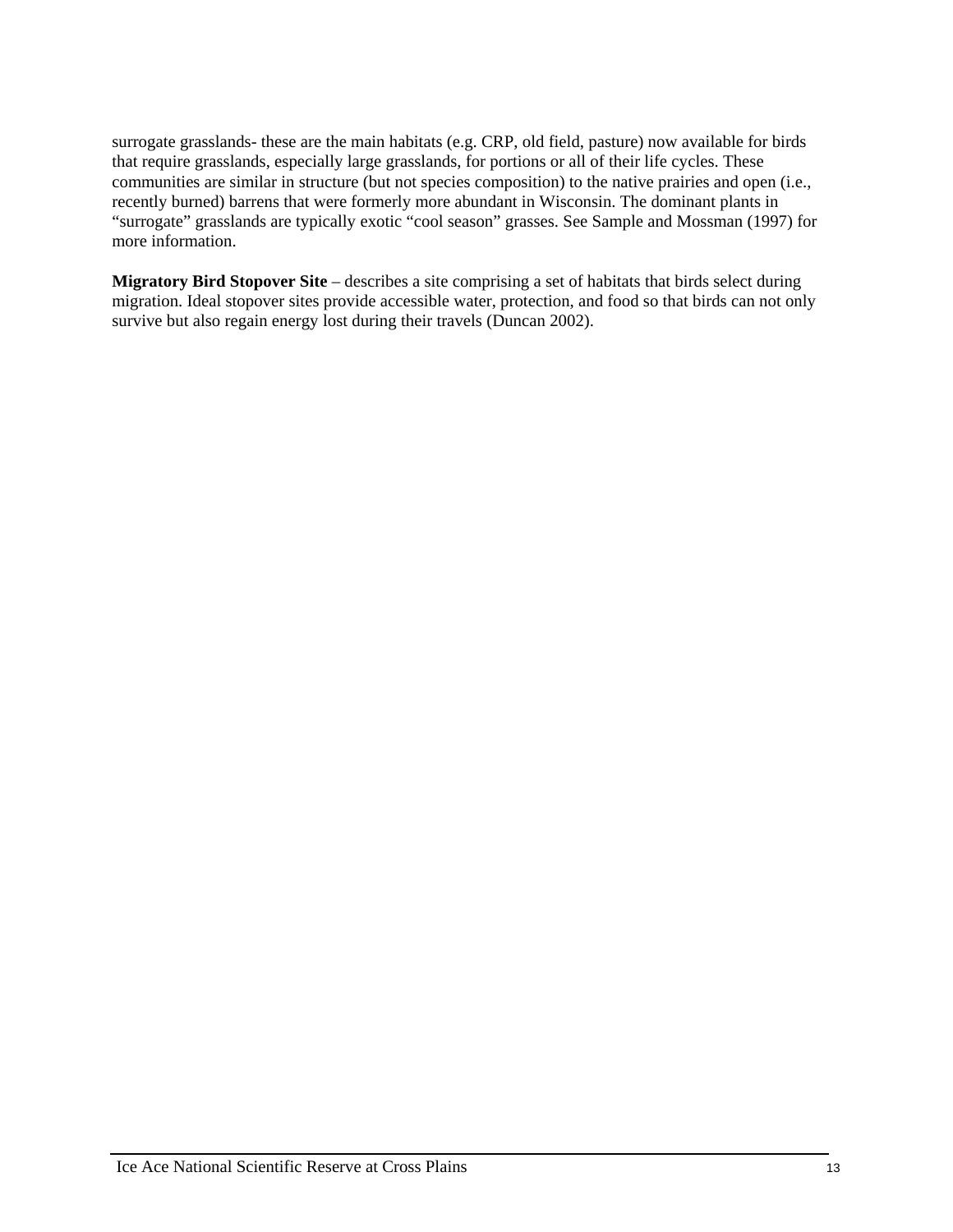### Species List

The following is a list of species referred to by common name in the report text.

| <b>Common Name</b>                   | <b>Scientific Name</b> |
|--------------------------------------|------------------------|
| Animals                              |                        |
| <b>Bobolink</b>                      | Dolichonyx oryzivorus  |
| crane                                | Grus spp               |
| Dickcissel                           | Spiza americana        |
| Eastern Meadowlark                   | Sturnella magna        |
| geese                                | <b>Branta</b>          |
| Henslow's Sparrow                    | Ammodramus henslowii   |
| heron                                | Egretta, Ardea         |
| <b>Hooded Warbler</b>                | Wilsonia citrina       |
| Western Meadowlark                   | Sturnella neglecta     |
| Yellow-billed Cuckoo                 | Coccyzus americanus    |
| Plants                               |                        |
| arrowhead                            | Sagittaria spp         |
| Asian bittersweet                    | Celastrus orbiculata   |
| basswood                             | Tilia americana        |
| big bluestem                         | Andropogon gerardii    |
| big-tooth aspen                      | Populus grandidentata  |
| black cherry                         | Prunus serotina        |
| black oak                            | Ouercus velutina       |
| bloodroot                            | Sanguinaria canadensis |
| brambles                             | Rubus spp              |
| bur oak                              | Quercus macrocarpa     |
| Canadian wood-nettle                 | Laportea canadensis    |
| cattail                              | Typha spp              |
| common buckthorn                     | Rhamnus cathartica     |
| common burdock                       | Arctium minus          |
| Dutchman's breeches                  | Dicentra cucullaria    |
| eastern prickly gooseberry           | Ribes cynosbati        |
| flowering spurge                     | Euphorbia corollata    |
| garlic mustard                       | Alliaria petiolata     |
| gooseberry                           | Ribes spp              |
| gray dogwood                         | Cornus racemosa        |
| hazelnut                             | Corylus spp            |
| Ironwood                             | Ostrya virginiana      |
| Jack-in-the-pulpit                   | Arisaema triphyllum    |
| Japanese barberry                    | Berberis thunbergii    |
| Kentucky bluegrass                   | Poa pratensis          |
| lady fern                            | Athyrium filix-femina  |
| large-flowered yellow false foxglove | Aureolaria grandiflora |
| maidenhair fern                      | Adiantum pedatum       |
| mayapple                             | Podophyllum peltatum   |
| multiflora rose                      | Rosa multiflora        |
| nannyberry                           | Viburnum lentago       |
| pagoda dogwood                       | Cornus alternifolia    |
| pale-leaved woodland sunflower       | Helianthus strumosus   |
| Pennsylvania sedge                   | Carex pensylvanica     |
| prickly ash                          | Zanthoxylum americanum |
| red oak                              | Quercus rubra          |
| reed canary grass                    | Phalaris arundinacea   |
| <b>Common Name</b>                   | <b>Scientific Name</b> |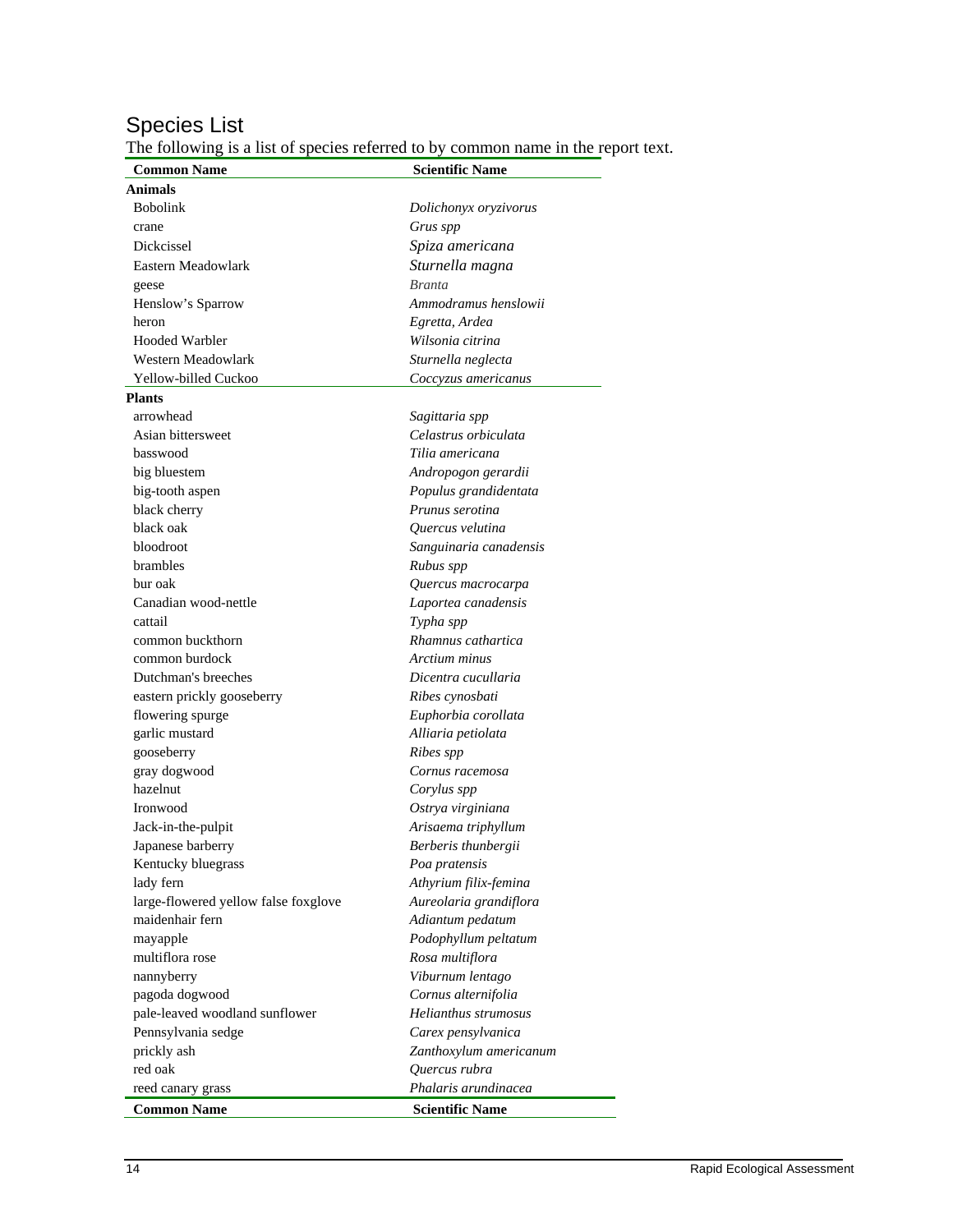| Plants continued     |                          |
|----------------------|--------------------------|
| sedges               | Carex spp                |
| shagbark hickory     | Carya ovata              |
| sharp-lobed hepatica | Anemone acutiloba        |
| shooting star        | Dodecatheon meadia       |
| smartweed            | Polygonum spp            |
| smooth brome         | <b>Bromus</b> inermis    |
| star-of-Bethlehem    | Ornithogalum umbellatum  |
| sugar maple          | Acer saccharum           |
| switch grass         | Panicum virgatum         |
| Tatarian honeysuckle | Lonicera tatarica        |
| tinker's-weed        | Triosteum perfoliatum    |
| Virginia waterleaf   | Hydrophyllum virginianum |
| white birch          | Betula papyrifera        |
| white oak            | Quercus alba             |
| white snakeroot      | Eupatorium rugosum       |
| wild geranium        | Geranium maculatum       |
| wild ginger          | Asarum canadense         |
| winged burning-bush  | Euonymus alata           |